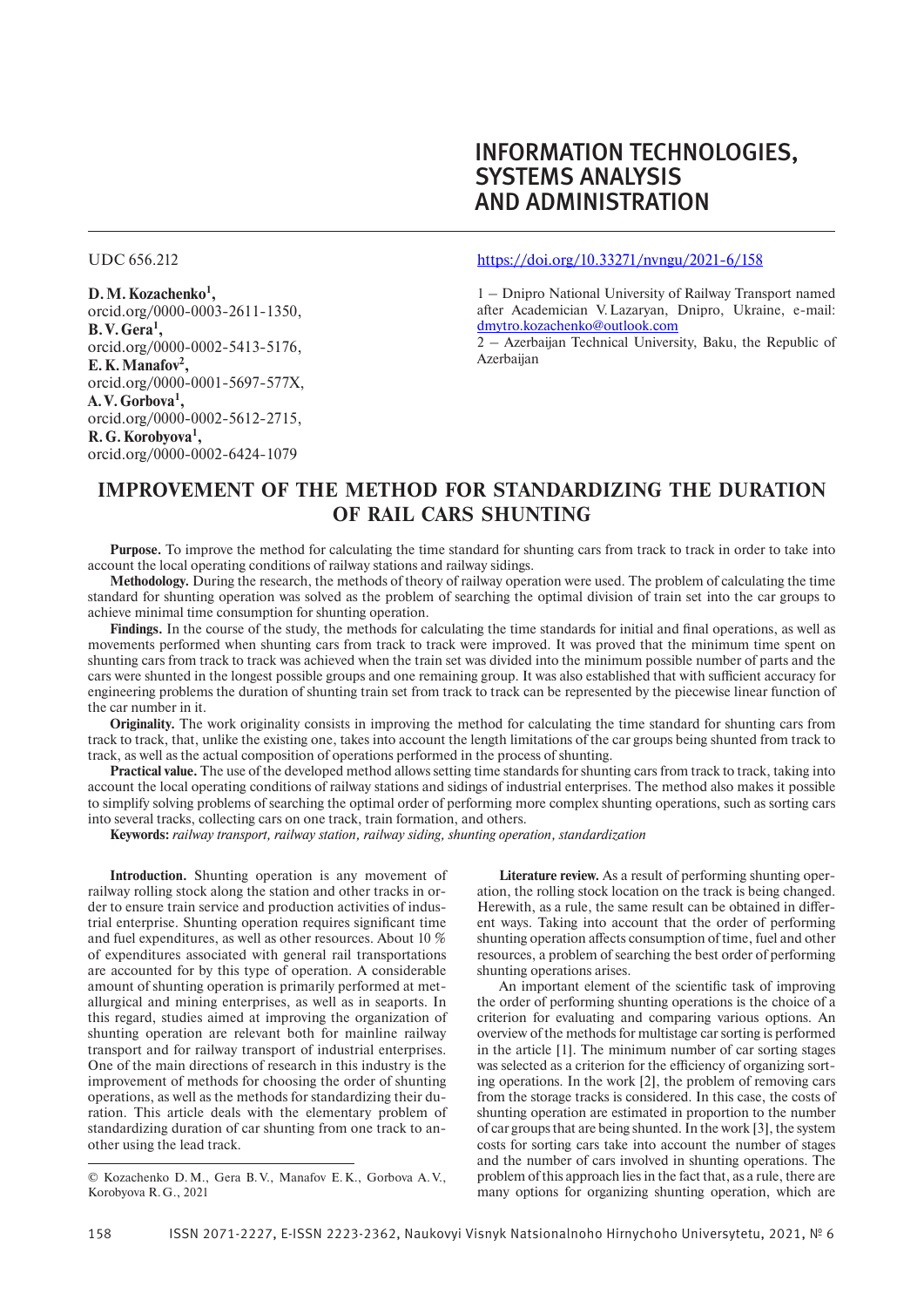implemented in the same number of stages and the number of cars, but differ in the consumption of time, fuel and other operational indicators. The minimum amount of time spent on performing shunting operations is used as an optimization criterion in many scientific works. The use of the criterion of minimum time expenditures instead of a minimum of the number of sorting operation stages or the number of cars being shunted results in a significant complication of the optimization algorithms and increase in the duration of the search for a solution. Examples of such works are [4], where the time-optimal order of a multi-group train formation is determined by the statistical methods; [5], where the same problem is solved by the methods of graph theory; [6], where a special method based on a multilayer constructive model was developed to search for the optimal order of multi-group train formation.

A detailed estimate of the time spent on performing shunting operation can be obtained as a result of numerical modeling of the transport objects functioning. Description of the simulation model is given in the work  $[7]$ , a seaport – in the work [8], a multimodal transport terminal – in [9]. Simulation models make it possible to estimate in detail the time spent on performing shunting operations, however, due to their complexity, the direct use of these models in solving optimization problems is difficult. It should also be noted that the options providing the minimum duration of shunting operations, in many cases do not coincide with the options providing a minimum of operating costs, in particular fuel consumption [10], to perform shunting operations. Considering the fact that the procedure for performing a separate shunting operation affects the occupation of tracks, shunting locomotives and, as a rule, the downtime of cars awaiting their release, then to obtain an objective evaluation of the operating costs of railway stations associated with the performing of a separate shunting operation is a rather difficult task. Therefore, to date, optimization of the order of performing shunting operations according to the criterion of minimum operating costs is possible only for certain technological processes occurring on the sidings of industrial enterprises. In this article, the minimum time consumption is chosen as a criterion for comparing the efficiency of various options for performing shunting operations.

Scientific research in the field of standardizing the duration of shunting operations has been under way since the end of the *19 th* century and remains relevant today. A historical review of the development of methods for standardizing the duration of shunting operations is carried out in the article [11]. The evaluation of the time spent on shunting operations in Ukraine is carried out based on "Methodological guidelines for the regulation of shunting operation", in Azerbaijan based on "Methodology instructions for calculating the time standards for shunting operation performed in railway transport", in the Russian Federation – on "Time standards for shunting operation performed at the railway stations of Russian Railways JSC, the standards for the number of shunting locomotive crews". The time standards for shunting operations are also set out in the "Service regulations of railway sidings" and other regulatory documents.

Shunting cars from one track to another is a basic operation when standardizing more complex shunting operations, in particular when standardizing the time for collecting cars from different tracks, as well as when standardizing the time for assembling of one- and two-group trains, whose consists are accumulated on two tracks. In both cases, the time standard in minutes for car shunting from track to track is calculated as

$$
T_{sh} = P + Em_c.
$$
 (1)

The values of the parameters *P* and *E* were set equal to  $P =$  $= 1.8$  min and  $E = 0.3$  min/car as early as in 1978 and are still the same.

The use of the existing technique for an adequate evaluation of the duration of complex shunting operations is associated with a number of difficulties, the main of which are the follow-

ing. Firstly, the calculation of time standards is based on the average conditions for the railway network, which in many cases do not take into account the local peculiarities of the operation of railway stations and sidings of industrial enterprises. Secondly, the time standards for the railway network were set back in the middle of the  $20<sup>th</sup>$  century, when cars with slider bearings were operated, and shunting masters had assistants. Over the past time, the operating conditions of railway transport have changed, which in many cases, was reflected in the list and duration of elementary operations performed in the process of shunting operation. Thirdly, when deriving formulas for determining the duration of complex shunting operations, it was assumed that if the need for train set division into parts arises, then these parts have the same length. Such assumptions were criticized; however, this issue was uninvestigated in scientific papers. As a result of the compliance analysis of the actual duration of shunting operations performed on the sidings in Ukraine (Poltava Mining and Processing Plant OJSC, Northern Mining and Processing Plant PJSC, Zaporizhstal PJSC, ArcelorMittal Kryvyi Rih PJSC, Transinvestservice LLC) and in Azerbaijan (AzMetal Trade Service LLC, Service Invest LLC, Metal MVS LLC) with the standard values, it was established that the current time standards for shunting movements do not correspond to the real operating conditions of railway transport and require revision. Therefore, the problem of standardizing the duration of rail car shunting from track to track has not been finally resolved and it requires additional research.

**Purpose.** The article is aimed to improve the method for calculating time standards for shunting of cars from track to track taking into account local operating conditions of railway stations and railway sidings.

**Methods.** When formalizing the task of calculating time standards for cars shunting from track to track, we will use the following assumptions. Shunting operation is performed in the station park, which consists of one lead track, a lead and two sorting tracks. One shunting locomotive is used for car shunting. We assume that before shunting operation there are  $m_c$  cars connected to each other on track 1.We will call the group of coupled cars a train set. The train set must be shunted to track 2 free of cars. It is assumed that all cars have the same mass and length. Shunting of cars from track to track can be carried out in *z* stages ( $1 \le z \le m_c$ ), while the number of cars in the group that is being shunted at the  $i^{th}$  stage is  $m_i$  ( $i = 1$ ; *z*). The maximum number of cars in group *m*max that is being shunted can be limited by the length of the lead track, the power of the shunting locomotive, braking conditions, and so on. Uncoupling and coupling of cars, as well as their fixation are performed by a shunting master. When the cars are moving forward, the shunting master must be on the first car in the movement direction. When an empty locomotive moves between the tracks, the shunting master is in the locomotive. Maximal speed during shunting operations may be limited by the value *v*max. The cars that are on the track without a shunting locomotive must be fixated with brake shoes on the side opposite to the lead track.

Shunting operation is time-consuming. Therefore, the problem of choosing the order of cars shunting from track to track can be formulated as the problem of optimizing the number of parts  $\zeta$  into which the shunting train set should be split and the number of cars  $m_i$  in each of these parts at which the total duration of cars shunting will be minimal

$$
\sum_{i=1}^{z} T_{sh}(m_i) \to \min, \tag{2}
$$

with the limitations

$$
\begin{cases} z \in \{1, 2, ..., m_c\} \\ \sum_{i=1}^{z} m_i = m_c \\ m_i \in \{1, 2, ..., m_{\text{max}}\} \end{cases}
$$
 (3)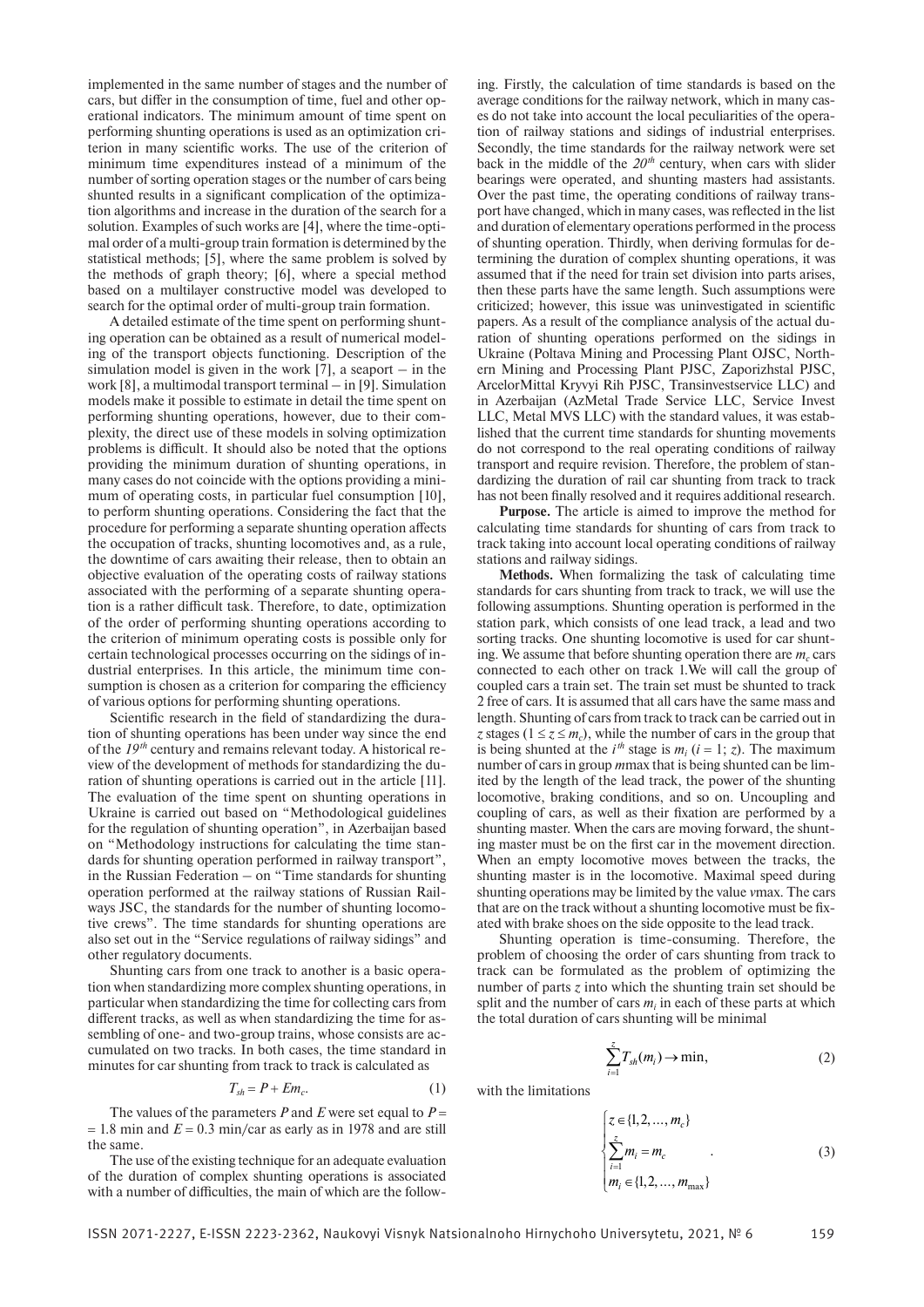The subsequent parts of the article are devoted to the concretization and study on the properties of the function

$$
\sum_{i=1}^z T_{sh}(m_i).
$$

The variables  $z$  and  $m_i$  are integer-valued and their values are limited. Therefore, the total number of options for solving the problem is limited and the minimum value of the objective function (5) can be found by exhaustive enumeration of all possible options. For train sets of  $m_c$  cars, the number of possible options for their shunting from one track to another is

$$
N = \sum_{j=1}^{m_c} \frac{(m_c - 1)!}{(j-1)!(m_c - j)!} = 2^{m_c - 1}.
$$

Considering that in the 1520 mm railway network the standard length of station tracks is 57–86 cars, it is impossible to enumerate all options for shunting long trains from track to track. Moreover, the time spent on evaluating the duration of cars shunting from track to track should also be minimized for short trains, as this problem is repeatedly solved as part of more complex problems of searching the optimal order of performing complex shunting operations, such as sorting, collecting cars, train formation, and others [5, 6, 9]. Therefore, it is necessary to develop a method for solving the problem (2) under limitations (3), which requires a minimum amount of computational work.

The time spent on performing the shunting operation can be divided into the time spent on the initial and final operations  $T_{\varphi}$  and the time spent on the shunting movements  $T_{\varphi}$ 

$$
\sum_{i=1}^{z} T_{sh}(m_i) = \sum_{i=1}^{z} T_{se}(m_i) + \sum_{i=1}^{z} T_m(m_i).
$$
 (4)

The total duration of the initial and final operations includes the time spent on operations associated with the beginning and end of shunting movements  $T_r$ , coupling of car groups to the locomotive  $T_{cc}$  and their uncoupling  $T_{uc}$ . The duration of shunting movements includes the time spent on the movement of shunting locomotive with and without cars between the station tracks  $T_m$ .

To shunt the train set from one track to another in one group, two shunting movements should be performed. When dividing the train set into parts, to shunt each additional group of cars from track to track, two movements of the locomotive without cars and two movements of the locomotive with cars should be performed. The total number of shunting movements when dividing the train set into *z* parts is

$$
K_{sh}=4z-2.
$$

Each of the shunting movements  $K_{sh}$  is associated with the time expenditures  $t_{rt}$  on preparing their routes, as well as the time expenditures on transmitting commands and reports between the station attendant, the shunting master and the locomotive driver. The total duration of all these operations is

$$
T_r = (4z - 2)t_n.
$$

If the shunting operation is performed without engagement of car brakes, then the total time spent on performing all operations on coupling car groups to the locomotive on track 1 can be calculated using the formula

$$
T_{cc} = z(t_s + t_{cl} + t_{uc}) + t_{uf} - t_{uc} + m_c t_{sc},
$$
 (5)

where  $t<sub>s</sub>$  is the time standard for the shunting master to come down from the footboard of a car or locomotive to the ground and to climb from the ground onto the footboard of a car or locomotive, min;  $t_{cl}$  is time standard for coupling locomotive to the car group, min; *tuc* is time standard for uncoupling cars, min;  $t_{\text{uf}}$  is time standard for removing fixation of cars, min;  $t_{\text{sr}}$ is time standard for passage of shunting master along one car, min.

If the shunting operation is carried out with the engagement of the car brakes, then the time spent on filling the brake system of the cars with air and testing the automatic brakes must be taken into account. In addition, the time standards for coupling and uncoupling groups of cars to a locomotive should take into account the time expenditures on connecting and disconnecting the brake line of the locomotive and cars.

The total time spent on performing all operations to uncouple groups of cars from the locomotive on track 2 can be calculated using the formula

$$
T_{uc} = z(t_s + t_c + t_{ul}) + t_f - t_c + m_c t_{sc},
$$
\n(6)

where  $t_c$  is time standard for coupling two groups of cars, min;  $t_f$  is time standard for car fixation, min;  $t_{ul}$  is time standard for uncoupling locomotive from cars, min.

Local conditions, primarily the number of people in the shunting crew and the requirements for fixation of cars on the tracks, can lead to some change in the list of operations, which are taken into account by expressions (5, 6).

In general, the duration of the initial and final operations linearly depends on the number of parts into which the train set is divided during shunting from track to track, as well as on the total number of cars in the train set

$$
\sum_{i=1}^{z} T_{se}(m_i) = T_{se} = a_{se} + b_{se}z + \tilde{n}_{se}m_c,
$$
\n(7)

where  $a_{se}$ ,  $b_{se}$ ,  $c_{se}$  are constant coefficients

$$
a_{se} = t_f + t_{uf} - t_c - t_{uc} - 2t_r;
$$
  

$$
b_{se} = 4t_r + 2t_s + t_{cl} + t_{ul} + t_{cc} + t_{uc}; \quad c_{se} = 2t_{sc}.
$$

The splitting of train set into parts in the process of its shunting from one track to another leads to a change in the conditions for the acceleration and braking of groups of cars, as well as to a change in the distances that a shunting locomotive overcomes with cars and without cars. In this case, the simplest task is to compare the time spent on shunting the whole train set from track to track in one stage and shunting of the two parts of the train set in two stages.

Currently, for standardizing the duration of shunting movements in minutes, the following formula is used

$$
t_{sm} = \frac{0.06l_{sm}}{v_{\text{max}}} + \frac{(\alpha + \beta m_c)v_{\text{max}}}{120},\tag{8}
$$

where  $\alpha$  is the coefficient taking into account the time spent on changing the locomotive movement speed by 1 km/h during acceleration and time spent on changing the locomotive movement speed by 1 km/h during braking s/km/h;  $\beta$  is the coefficient taking into account the extra time to change the speed of each car in the shunting train set by 1 km/h during acceleration and the extra time to change the speed of each car in the shunting train set by 1 km/h when braking, s/km/h per car; *v*max is maximum permissible movement speed during shunting, km/h; *lsm* is length of movement route, m.

The first summand in  $(8)$  is the time required to cover the distance *lsm* with the maximum permissible speed *v*max, and the second one is the extra time to accelerate the train set to the speed *v*max at the start of movement and braking from the speed *v*max until stopping at the end. It should be noted that when deriving expression (8), it is assumed that shunting movement includes three elements (acceleration, movement at a constant speed and braking). Therefore, expression (8) gives an incorrect result for the movements at distances less than

$$
l_{ab} = \frac{(\alpha + \beta m_c)v_{\text{max}}^2}{7.2},\tag{9}
$$

since these movements consist only of acceleration and braking elements.

There are also more complex methods for evaluating the time spent on performing shunting movements. In particular,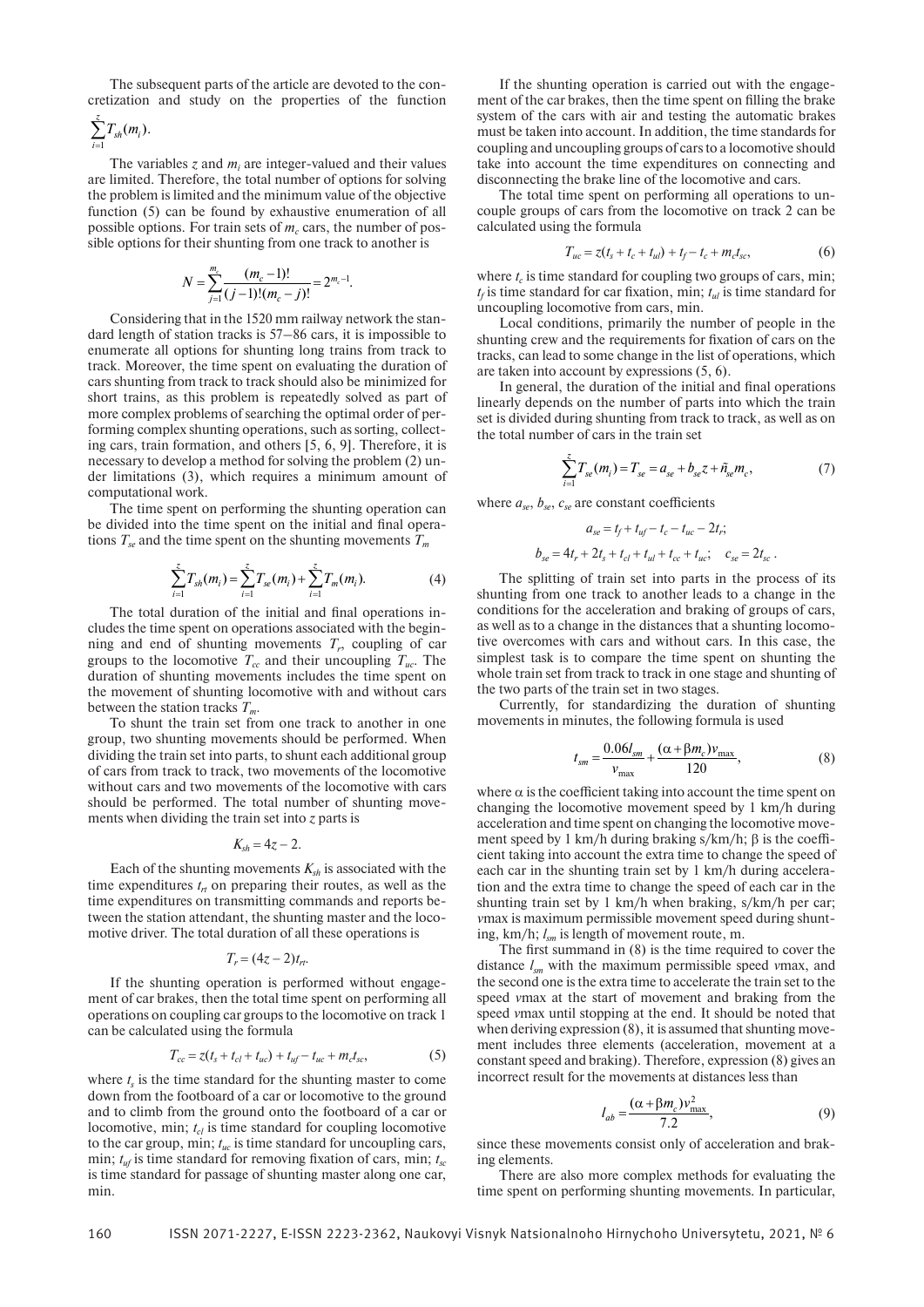in the work [12], the duration of shunting movements is established on the basis of observations. The method of traction calculations was used to calculate the duration of shunting movements in the work [13] when estimating the characteristics of a shunting locomotive with a hybrid power plant. In the work [14] this method was used to estimate the characteristics of a mining locomotive with a new transmission, in the work [15] when selecting the optimal characteristics of a shunting locomotive, etc. However, as a rule, due to their cumbersomeness, these methods are not used directly for solving the problems of standardization, but used only to estimate the parameters  $\alpha$  and  $\beta$  of the model (8).

Dividing the train set into two parts leads to an increase in the total distance traveled by the locomotive. At the same time, when the train set is divided, the acceleration and braking of each of its parts is more intensive than that of the whole train set. This allows developing a high movement speed and, potentially, may reduce the total time of the shunting operation. Considering that the acceleration of the individual train set parts more intensive than that of the whole train set, the presence of the speed limitation *vmax* leads, first of all, to an increase in the movement duration of the train parts and only then of the whole train set. This fact definitely worsens the performance of the option with the train set division. Therefore, the study considers in detail the option without movement speed limitation. To determine the duration of shunting movements, consisting only of acceleration and braking, it is necessary to substitute the equality in expression (8)

$$
v_{\text{max}} = \frac{0.12l_{\text{sm}}}{t_{\text{sm}}}.
$$

After transforming the expression, we obtain a formula for estimating the duration of shunting movements when moving at distances less than (8)

$$
t_{sm} = \sqrt{\frac{l_{sm}(\alpha + \beta m_c)}{500}}.\tag{10}
$$

To simplify further calculations, the shunting distances from track to track will be measured in conventional cars of length *l<sub>c</sub>*. As a result, expression (10) can be represented as

$$
t_{sm} = 0.012\sqrt{d_{sm}(\alpha + \beta m_c)}, \quad d_{sm} = l_{sm}/l_c.
$$

The design scheme for determining the train set shunting duration from track to track is shown in Fig. 1.

The operation of shunting the whole train set from track 1 to track 2 includes  $K_{sh} = 2$  movements with a total length

$$
D_1 = d_1 + d_2 + 2m_c,
$$

and total duration

$$
T_{m1} = 0.012\sqrt{(\alpha + \beta m_c)} \left( \sqrt{(d_1 + m_c)} + \sqrt{(d_2 + m_c)} \right). \quad (11)
$$

The operation of shunting two train set parts  $m_1$  and  $m_2$  $(m_1 + m_2 = m_c)$  from track 1 to track 2 includes  $K_{sh} = 6$  movements with a total length

$$
D_2 = 3d_1 + 3d_2 + 4m_c,
$$

and total duration



*Fig. 1. Design scheme for determining the duration of train set shunting from track to track*

$$
T_{m2} = 0.012\sqrt{(\alpha + \beta m_1)} \left( \sqrt{(d_1 + m_1)} + \sqrt{(d_2 + m_{\tilde{n}})} \right) +
$$
  
+ 0.012\sqrt{(\alpha + \beta m\_2)} \left( \sqrt{(d\_1 + m\_c)} + \sqrt{(d\_2 + m\_2)} \right) +  
+ 0.012\sqrt{\alpha} \left( \sqrt{(d\_1 + m\_1)} + \sqrt{(d\_2 + m\_2)} \right). (12)

To estimate the possibility of reducing  $T_m$  value by dividing the train set into two parts, let us estimate the difference in the movement duration squares of locomotive with the cars when the train set is being shunted in two groups and one group along track 1  $(t_{21} + t_{22})^2 - t_{11}^2$ , and along track 2  $(t_{23} + t_{24})^2 - t_{12}^2$ (here  $t_{11}$ ,  $t_{12}$  – locomotive movement duration with cars, respectively, along tracks 1 and 2 when shunting the whole train set from track to track;  $t_{21}$ ,  $t_{22}$  – locomotive movement duration with cars along track 1 of the  $I<sup>st</sup>$  and  $2<sup>nd</sup>$  train set parts, respectively;  $t_{23}$ ,  $t_{24}$  – locomotive movement duration with cars along track 2, respectively, of the *1st* and *2 nd* train set parts). After substitution and simplification of expressions, we obtain

$$
(t_{21}+t_{22})^2 - t_{11}^2 = 0.000143((d_1+m_1)\alpha + 2\sqrt{\alpha + \beta m_1}\sqrt{\alpha + \beta m_2}\sqrt{d_1+m_1}\sqrt{d_1+m_c} - 2\beta m_1m_2).
$$

Taking into account that

$$
\frac{(d_1 + m_1)\alpha > 0; \sqrt{d_1 + m_1}\sqrt{\alpha + \beta m_1} > m_1\sqrt{\beta}}{\sqrt{d_1 + m_c l_c}\sqrt{\alpha + \beta m_2} > m_2\sqrt{\beta}, \quad \text{then } (t_{21} + t_{22})^2 - t_{11}^2 > 0.
$$

Therefore  $t_{21} + t_{22} > t_{11}$ . Similarly, it can be proved that  $(t_{22} + t_{26})^2 - t_{12}^2 > 0$  and, respectively,  $t_{23} + t_{24} > t_{12}$ . Since  $t_{21}$  +  $t_{22} > t_{11}$ ,  $t_{23} + t_{24} > t_{12}$ , and the time spent on the movement of a single locomotive is a positive number, then

$$
T_{m2} > T_{m1}.\tag{13}
$$

Considering that the presence of the movement speed limitations when shunting leads, first of all, to a speed decrease in performing shunting operations with individual train set parts, then expression (13) is also valid in the presence of movement speed limitations.

Train set division into parts during shunting from one track to another is mandatory if  $m_{\text{max}} < m_c$ . In this case, when shunting the train set of two parts in two stages, the variable  $m_1$  can take on values belonging only to the set

$$
m_1 \in \{m_{\min}, m_{\min}+1, ..., m_{\max}\},\
$$

where  $m_{\text{min}} = m_c - m_{\text{max}}$ . In this case, the following condition must be satisfied  $m_c/2 \le m_{\text{max}} < m_c$ .

In the process of shunting with different division of *mc* cars between the given number of their groups *z*, the shunting locomotive always covers the same distance, and the number of cars in the groups  $m_i$  affects only the conditions of their acceleration and braking. The total duration of shunting the train set from track to track in two stages can be determined as

$$
T_2(m_1) = B_1(m_1) + E_1(m_1) + B_2(m_1) + E_2(m_1), \qquad (14)
$$

where  $B_1(m_1)$ ,  $B_2(m_1)$  are respectively, the duration of the shunting the cars of the first and that of second parts of the train set from track to track, depending on the number of cars  $m_1$ ;  $E_1(m_1)$ ,  $E_2(m_1)$  are respectively, the movement duration of a single shunting locomotive along track 1 and along track 2, depending on the number of cars *m*1.

If there are no movement speed limitations, the values  $B_1(m_1)$  and  $E_1(m_1)$  nonlinearly increase with an increase in the number of cars  $m_1$ . At the same time, the growth rate of the duration of shunting from track to track with an increase in the number of cars somewhat decreases due to the increase in the shunting distance and the possibility of achieving a higher movement speed. And vice versa, the values  $B_2(m_1)$  and  $E_2(m_1)$ decrease nonlinearly with an increase in the number of cars in the first group  $m_1$ . In this case, the rate of decrease in the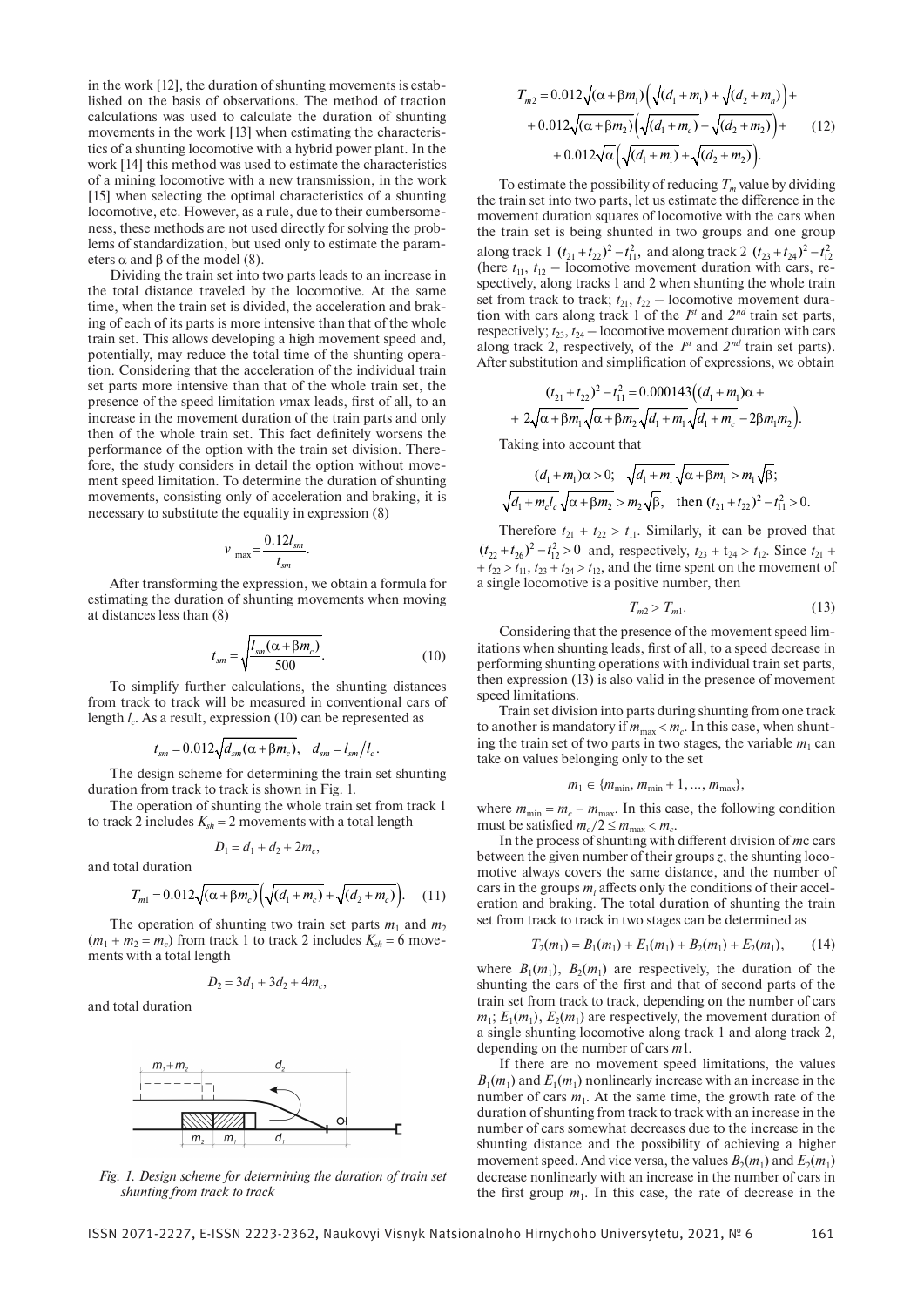shunting duration increases with increasing value  $m_1$ . An example of dependencies  $B_1(m_1) + E_1(m_1), B_2(m_1) + E_2(m_1)$  and  $T_2(m_1)$  is shown in Fig. 2.

Given the form of the dependencies  $B_1(m_1), B_2(m_1), E_1(m_1)$ and  $E_2(m_1)$ , their sum  $T_2(m_1)$  is a function convex upward. The minimum of this function is achieved at one of the limitations  $m_1 = m_c - m_{\text{max}}$  or  $m_1 = m_{\text{max}}$  when shunting the train set of the maximum permissible length at one of the stages, and the rest of the cars at the other stage. At which of these two limitations the minimum of function (14) will be attained depends on the ratio of the lengths  $d_1$  and  $d_2$ .

In the case when all shunting movements achieve the speed *v*max, the value  $T_2(m_i)$  does not depend on  $m_i$  as, according to expression (8), for all options of dividing the train set into groups, both the time spent on acceleration and braking and the travel distance at a speed *v*max coincides.

In general, with a decrease in the permissible speed of shunting operation *vmax*, the difference in the duration of shunting the train sets from one track to another for different options of car division between the given number of car groups *z* decreases (Fig. 3). The train set division into parts in the process of its shunting from track to track leads to an increase in the time spent on both initial and final operations, and shunting movements. Therefore, if there are no operational limitations, the division of the train set into parts in the process of its shunting from one track to another is irrational. Considering that under conditions of the train set length limitation, in order to achieve the minimum duration of the shunting operation, the train set of the maximum length must be shunted from track to track, then, if there are length limitations on the



*Fig. 2. Dependencies of the duration of shunting a train set from track to track in two stages on the number of cars m*<sup>1</sup>



*Fig. 3. Dependencies of the duration of shunting a train set of 50 cars from track to track in two stages on the number of cars*   $m<sub>1</sub>$  *for different values of the permissible speed of shunting* 

groups of cars being shunted, the train set must be divided into the minimum number of parts.

The minimum time required for shunting train sets in parts is achieved when the value of  $z - 1$  groups of cars is  $m_{\text{max}}$  of cars, and the rest is shunted at the first or last stage.

**Results.** The studies presented in Section 4 are of a general nature. However, a number of simplifications can be adopted for the current operating conditions of railway stations, such as time standards for elementary operations, the possible number of cars in train sets, the length of locomotives and cars, the length of the leads and station tracks when estimating the time on shunting the train sets from track to track.

An example of the dependencies of the duration of car shunting from track to track on the number of cars is shown in Fig. 4.

In general, if there are no length limitations of the car groups being shunted from track to track, with accuracy sufficient for practical purposes, we can assume that the dependency  $T_{sh}(m_c)$  is linear and can be represented by function (3). At the same time, the values of the parameters *P* and *E* in expression (3) significantly depend on the local operating conditions of the stations and sidings. Depending on them, the value of parameter *P* can vary from 4.9 to 14.4 min, and parameter *E* – from 0.39 to 1.17 min/car.

If there are length limitations of the car groups being shunted from track to track, the dependency  $T_{sh}(m_c)$  is described by a piecewise linear function with different values of the parameters  $P$  and  $E$  for different intervals. Due to the significant difference in the parameters  $P$  and  $E$ , the use of their average network values does not allow obtaining adequate time standards for shunting train sets from track to track for a particular station. Therefore, it is advisable to set the values of the parameters *P* and *E* by calculation for each station or siding separately.

At present, the shunting of cars from track to track is carried out under conditions of limiting the movement speed *v*max at the level of 10–25 km/h. It should be noted that, based on expression (9), an increase in the number of cars in a train set when performing shunting operation at speeds up to 31.75 km/h leads to a decrease in the distances  $d_1$  and  $d_2$  necessary to achieve the maximum permissible movement speed *v*max. As a result, now most of the movements for car shunting from track to track occur when reaching the speed *v*max, and, with the same value of *z*, the difference in the shunting duration when varying the values of *m*i is insignificant. Therefore, to create favorable conditions for the operation of locomotives, shunting the train sets from track to track can be performed in parts close to *mc*/*z*.



*Fig. 4. Dependencies of the duration of car shunting from track to track on the number of cars in the train set*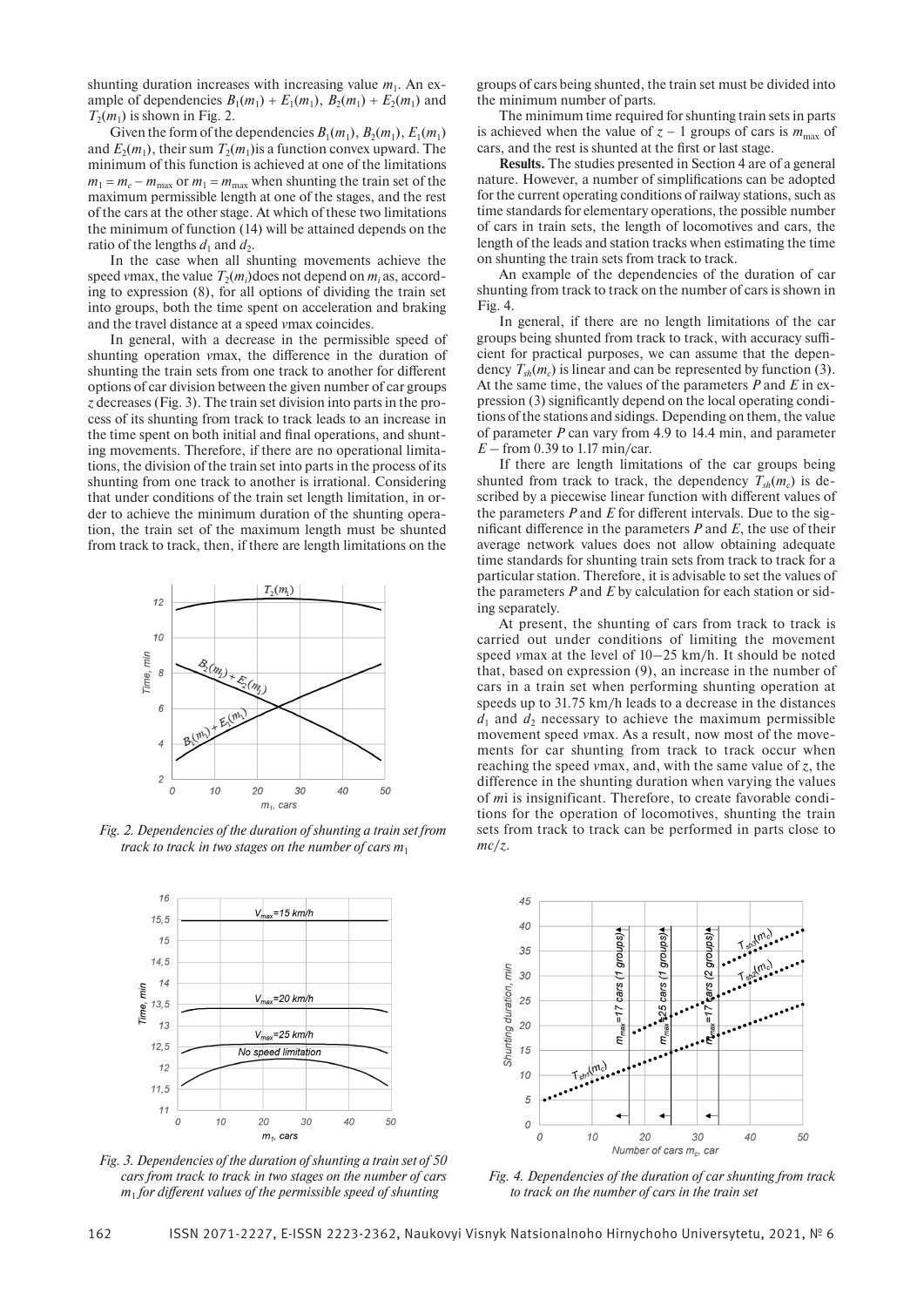The duration of the initial and final operations when performing shunting of cars from track to track without engagement of auto-brakes of cars is

$$
T_{se} = 0.4 + 3.2z + 0.28m_c,
$$

and in the case of performing shunting operation with engaged auto brakes of cars, it is

$$
T_{se} = 0.4 + 7.4z + (0.14 + t_{br})m_c,
$$

where  $t_{br}$  is time spent on filling the braking system of one car with air, min/car.

When shunting cars from track to track, the duration of the initial and final operations exceeds the duration of shunting movements. Therefore, when evaluating the load on the technical means of stations and sidings, the time spent on these operations should be taken into account as necessary. In particular, when evaluating the loading of shunting locomotives, the total duration of the operation, which is determined by formula (4), should be taken into account. At the same time, when evaluating the leads occupancy, only a part of the duration of shunting from track to track should be taken into account, determined by the formula

$$
\sum_{i=1}^{z} T_{sh}^{*}(m_{i}) = \sum_{i=1}^{z} T_{r}(m_{i}) + \sum_{i=1}^{z} T_{m}(m_{i}).
$$

The originality of the work consists in improving the method for calculating the time standards for shunting cars from track to track, which, unlike the existing one, takes into account the length limitations of the car groups being shunted, as well as the actual composition of operations performed in the process of shunting work. The use of the developed method makes it possible to set the time standards for cars shunting from track to track, taking into account the local operating conditions of railway stations and sidings of industrial enterprises, as well as to simplify solving the problems of finding the optimal order of performing more complex shunting operations, such as sorting cars into several tracks, collecting cars on one track, trains formation, and others.

**Conclusions.** The studies performed allow us to draw the following conclusions:

1. The minimum duration of cars shunting between two tracks is achieved by dividing the trains into the minimum possible number of parts.

2. When solving the problem of standardizing the duration of shunting operations if there are length limitations for groups of cars being shunted from track to track, the time calculation must be performed to shunt the car groups of the maximum permissible size and one group from the rest of the cars. Under operational conditions, with modern values of the speed limitations for performing shunting operations, it is permissible to divide the train set into groups of close lengths, since the difference in the duration of the shunting operation in this case slightly differs from the minimum possible.

3. Modern typical time standards for collecting cars, as well as for the completion of train formation, were developed in 1978 and by now, they no longer correspond to the operating conditions of railway transport. In this regard, the methodology for standardizing the duration of the car shunting from track to track and the time standards for complex shunting operations depending on it should be revised in order to take into account the peculiarities of the operation of railway stations and sidings. The duration of the shunting operation of cars shunting from one track to another linearly depends on the number of cars involved, as is assumed by the current methodology; however, due to the significant scatter in the values of the linear model coefficients, they must be set for each station and siding individually.

4. When shunting cars from track to track, the duration of the initial and final operations that can be performed within

the useful track length exceeds the duration of shunting movements. Therefore, when evaluating the loading of the leads of railway stations and sidings, the time spent on these operations should be taken into account as necessary.

#### **References.**

**1.** Boysen, N., Fliedner, M., Jaehn, F., & Pesch, E. (2012). Shunting yard operations: Theoretical aspects and applications. *European Journal of Operational Research*, *220*(1), 1-14. https://doi.org/10.1016/j. ejor.2012.01.043.

**2.** Jaehn, F., Otto, A., & Seifried, K. (2018). Shunting operations at flat yards: retrieving freight railcars from storage tracks. OR Spectrum, *40*(2), 367-393. https://doi.org/10.1007/s00291-017-0495-x.

**3.** Belosevic, I., & Ivic, M. (2018). Variable neighborhood search for multistage train classification at strategic planning level. *Computer-Aided Civil and Infrastructure Engineering*, *33*(3), 220-242. https://doi. org/10.1111/mice.12304.

**4.** Kozachenko, D., Bobrovskiy, V., Gera, B., Skovron, I., & Gorbova, A. (2021). An optimization method of the multi-group train formation at flat yards. *International Journal of Rail Transportation*,  $9(1)$ , 61-78. https://doi.org/10.1080/23248378.2020.1732235.

**5.** Kozachenko, D., Bobrovskyi, V., Skovron, I., & Jablonskyte, J.  $(2019)$ . Improving the efficiency of multi-group trains formation. In *Proceedings of 23<sup>rd</sup> International Scientific Conference*, 3, 1083-1089. Retrieved from https://transportmeans.ktu.edu/wp-content/uploads/ sites/307/2018/02/Transport-means-2019-Part-3.pdf.

**6.** Skalozub, V. V., Ilman, V. M., & Bilyi, B. B. (2020). Constructive multi-layer models for ordering a set of sequences, taking into account the complexity operations of formation. *Science and transport progress*, *4*(88), 61-76. Retrieved from http://stp.diit.edu.ua/article/ view/213232.

**7.** Zagorskikh, A., Alsova, O., & Gavrilov, A. (2020). A simulation model of the process of organizing the movement and maintenance of trains at a Railway Station. *Journal of Physics: Conference Series 1661 012200.* https://doi.org/10.1088/1742-6596/1661/1/012200.

**8.** Rusca, A., Popa, M., Rosca, E., Rosca, M., Dragu, V., & Rusca, F. (2016). Simulation model for port shunting yards. *IOP Conference Series: Materials Science and Engineering, 145,* 082003*.* https://doi. org/10.1088/1757-899X/145/8/082003.

**9.** Naumov, V., Taran, I., Litvinova, Y., & Bauer, M. (2020). Optimizing resources of multimodal transport terminal for material flow service. *Sustainability*, *12*(16), 6545. https://doi.org/10.3390/ su12166545.

**10.** Nechay, T., Roganov, V., Zhashkova, T., Chirkina, M., Lavendels, J., & Korop, G. (2019). Improvement of operational planning for shunting service on non-public railway lines. *IOP Conference Series: Earth and Environmental Science,* 378012026. https://doi. org/10.1088/1755-1315/378/1/012026.

**11.** Kozachenko, D. M., Verlan, A. I., & Korobiova, R. H. (2021). Development of Analytical Methods for Calculating Time Standards for Shunting Operations. *Science and transport progress*, *1*(91), 51-64. https://doi.org/10.15802/stp2021/228097.

**12.** Lashenyh, O., Turpak, S., Gritcay, S., Vasileva, L., & Ostroglyad, E. (2016). Development of mathematical models for planning the duration of shunting operations. *Eastern-European Journal of Enterprise Technologies, 5*/*3*(83), 40-46. https://doi.org/10.15587/1729- 4061.2016.80752.

**13.** Falendysh, A., Kharlamov, P., Kletska, O., & Volodarets, N. (2016). Calculation of the parameters of hybrid shunting locomotive. *Transport Research Procedia*, *14*, 665-671. https://doi.org/10.1016/j. trpro.2016.05.325

**14.** Samorodov, V., Bondarenko, A.,Taran, I., & Klymenko, I. (2020). Power flows in a hydrostatic-mechanical transmission of a mining locomotive during the braking process. *Transport Problems*, *15*(3), 17- 28. https://doi.org/10.21307/tp-2020-030.

**15.** Kuznetsov, V., Lyubarskyi, B., Kardas-Cinal, E., Yeritsyan, B., Riabov, I., & Rubanik, I. (2020). Recommendations for the selection of parameters for shunting locomotives. *Archives of Transport*, *56*(4), 119-133. https://doi.org/10.5604/01.3001.0014.5650.

### **Удосконалення методу нормування тривалості перестановки вагонів**

Д. М. Козаченко<sup>1</sup>, Б. В. Гера<sup>1</sup>, Е. К. Манафов<sup>2</sup>, *О. В. Горбова*<sup>1</sup> , *Р. Г. Коробйова*1